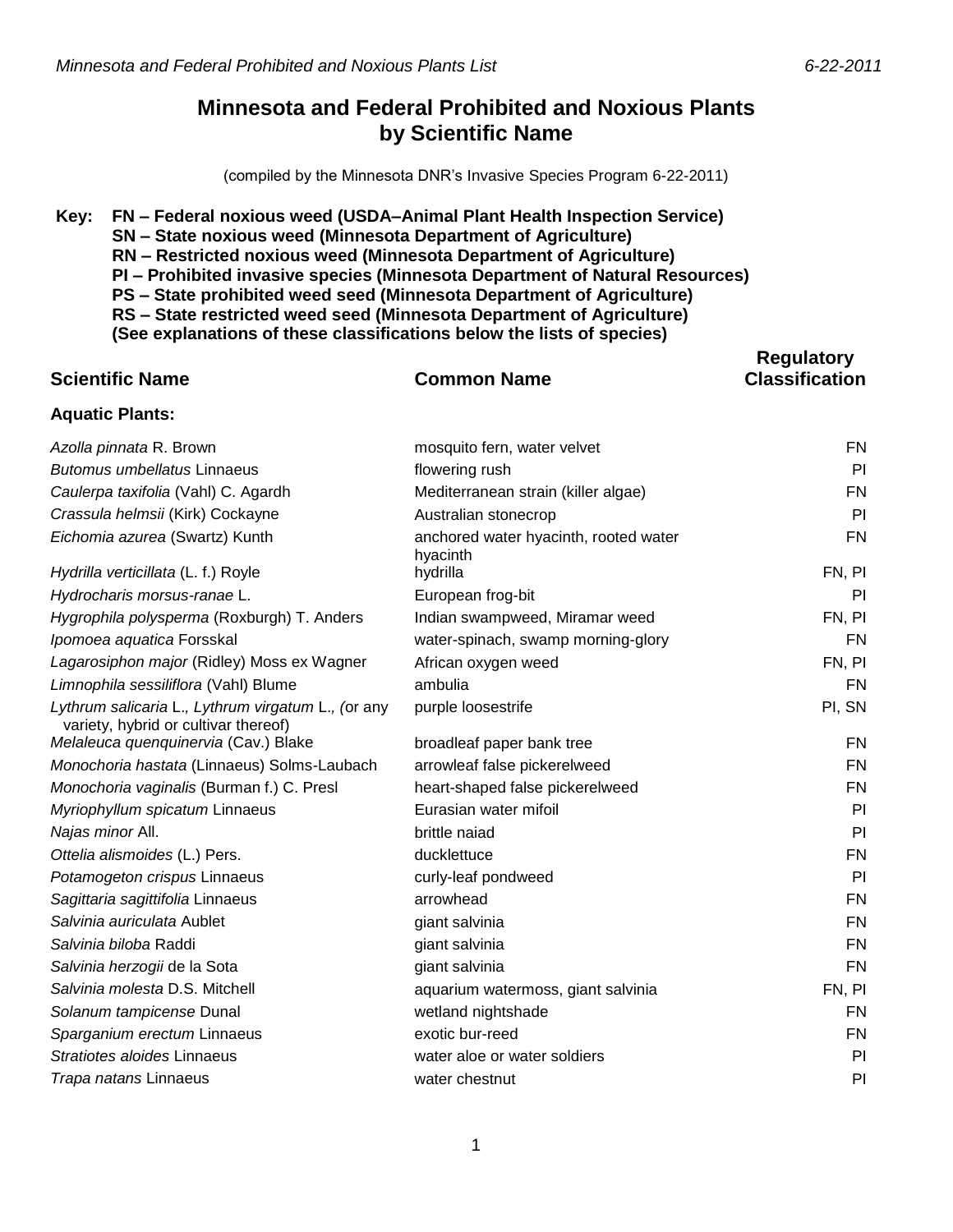# **Parasitic weeds:**

| Aeginetia spp.                                                    | <b>FN</b> |
|-------------------------------------------------------------------|-----------|
| Alectra spp.                                                      | <b>FN</b> |
| Cuscuta spp. (dodders), other than following species:             | <b>FN</b> |
| Cuscuta americana Linnaeus                                        |           |
| Cuscuta applanata Engelmann                                       |           |
| Cuscuta approximata Babington                                     |           |
| Cuscuta attenuata Waterfall                                       |           |
| Cuscuta boldinghii Urban                                          |           |
| Cuscuta brachycalyx (Yuncker) Yuncker                             |           |
| Cuscuta californica Hooker & Arnott                               |           |
| Cuscuta campestris Yuncker                                        |           |
| Cuscuta cassytoides Nees ex Engelmann                             |           |
| Cuscuta ceanothii Behr                                            |           |
| Cuscuta cephalanthii Engelmann                                    |           |
| Cuscuta compacta Jussieu                                          |           |
| Cuscuta corylii Engelmann                                         |           |
| Cuscuta cuspidata Engelmann                                       |           |
| Cuscuta decipiens Yuncker                                         |           |
| Cuscuta dentalasquamata Yuncker                                   |           |
| Cuscuta denticulata Engelmann                                     |           |
| Cuscuta epilinum Weihe                                            |           |
| Cuscuta epithymum (Linnaeus) Linnaeus<br>Cuscuta erosa Yuncker    |           |
|                                                                   |           |
| Cuscuta europaea Linnaeus                                         |           |
| Cuscuta exaltata Engelmann<br>Cuscuta fasciculata Yuncker         |           |
|                                                                   |           |
| Cuscuta glabrior (Engelmann) Yuncker<br>Cuscuta globulosa Bentham |           |
| Cuscuta glomerata Choisy                                          |           |
| Cuscuta gronovil Willdenow                                        |           |
| Cuscuta harperi Small                                             |           |
| Cuscuta howelliana Rubtzoff                                       |           |
| Cuscuta indecora Choisy                                           |           |
| Cuscuta leptantha Engelmann                                       |           |
| Cuscuta mitriformis Engelmann                                     |           |
| Cuscuta obtusiflora Humboldt, Bonpland, & Kunth                   |           |
| Cuscuta odontolepis Engelmann                                     |           |
| Cuscuta pentagona Engelmann                                       |           |
| Cuscuta planiflora Tenore                                         |           |
| Cuscuta plattensis A. Nelson                                      |           |
| Cuscuta polygonorum Engelmann                                     |           |
| Cuscuta rostrata Shuttleworth ex Engelmann                        |           |
| Cuscuta runyonii Yuncker                                          |           |
| Cuscuta salina Engelmann                                          |           |
| Cuscuta sandwichiana Choisy                                       |           |
| Cuscuta squamata Engelmann                                        |           |
| Cuscuta suaveolens Seringe                                        |           |
| Cuscuta suksdorfii Yuncker                                        |           |
| Cuscuta tuberculata Brandeges                                     |           |
| Cuscuta umbellata Humboldt, Bonpland, & Kunth                     |           |
| Cuscuta umbrosa Beyrich ex Hooker                                 |           |
| Cuscuta veatchii Brandegee<br>Cuscuta warneri Yuncker             |           |
|                                                                   |           |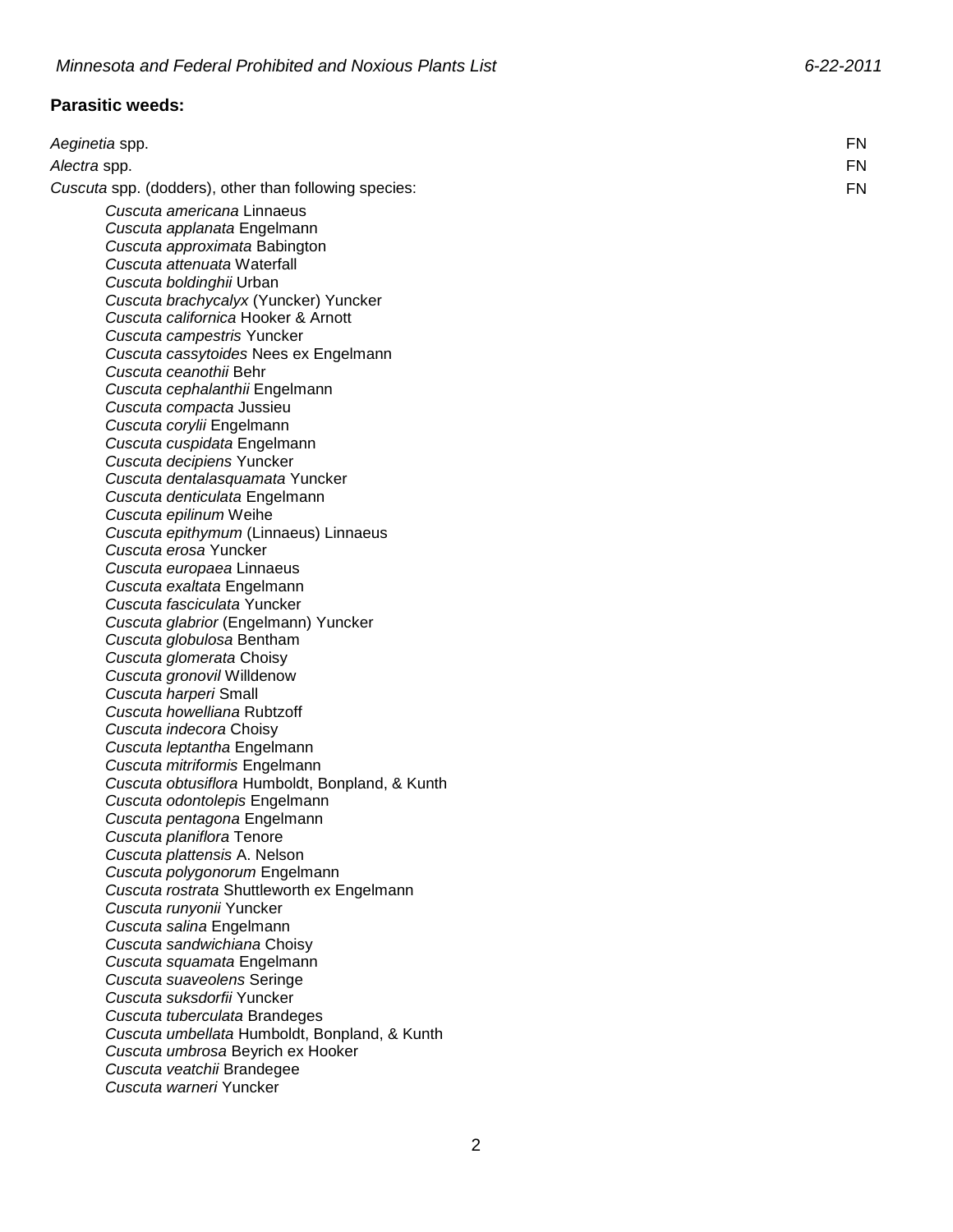| Orobanche spp. (broomrapes), other than the following species:      |                                                       | FN                     |
|---------------------------------------------------------------------|-------------------------------------------------------|------------------------|
| Orobanche bulbosa (Gray) G. Beck                                    |                                                       |                        |
| Orobanche californica Schlechtendal & Chamisso                      |                                                       |                        |
| Orobanche cooperi (Gray) Heller                                     |                                                       |                        |
| Orobanche corymbosa (Rydberg) Ferris                                |                                                       |                        |
| Orobanche dugesii (S. Watson) Munz<br>Orobanche fasciculata Nuttail |                                                       |                        |
| Orobanche Iudoviciana Nuttail                                       |                                                       |                        |
| Orobanche multicaulis Brandegee                                     |                                                       |                        |
| Orobanche parishii (Jepson) Heckard                                 |                                                       |                        |
| Orobanche pinorum Geyer ex Hooker                                   |                                                       |                        |
| Orobanche uniflora Linnaeus<br>Orobanche valida Jepson              |                                                       |                        |
| Orobanche vallicola (Jepson) Heckard                                |                                                       |                        |
| Striga spp.                                                         | witchweeds                                            | FN                     |
| <b>Terrestrial weeds:</b>                                           |                                                       |                        |
| Acacia nilotica (L.) Wildenow ex Delile                             | gum Arabic tree, thorny acacia                        | FN                     |
| Ageratina adenophora (Sprengel) King & Robinson                     | crofton weed                                          | FN                     |
| Ageratina riparia (Regel) R.M. King and H.                          | creeping croftonweed                                  | <b>FN</b>              |
| Robinson                                                            |                                                       |                        |
| Agropyron repens L.                                                 | quackgrass                                            | <b>RS</b>              |
| Alliaria petiolata (Fomerly Alliaria officinalis)                   | garlic mustard                                        | <b>SN</b>              |
| Alternanthera sessilis (L.) R. Brown ex de<br>Candolle              | sessile joyweed                                       | <b>FN</b>              |
| Arctotheca calendula (L.) Levyns                                    | cape weed                                             | FN                     |
| Asphodelus fistulosus Linnaeus                                      | onionweed                                             | FN                     |
| Avena sterilis Linnaeus                                             | animated oat, wild oat                                | <b>FN</b>              |
| Berteroa incana D.C.                                                | (including Avena Iudoviciana Durieu)<br>hoary alyssum | <b>RS</b>              |
| Brassica arvensis L.                                                | wild mustard                                          | <b>RS</b>              |
| Cannabis sativa                                                     | hemp                                                  | <b>PS</b>              |
| Carduus acanthoides                                                 | plumeless thistle                                     | SN, PS                 |
| Carduus nutans                                                      | musk thistle                                          | SN, PS                 |
| Carthamus oxyacantha M. Bieberstein                                 | wild safflower                                        | <b>FN</b>              |
| Celastrus orbiculatus Thunb.                                        | Oriental bittersweet                                  | <b>SN</b>              |
| Centaurea stoebe L. ssp. micranthos (Gugler)                        | spotted knapweed                                      | SN                     |
| Hayek                                                               |                                                       | <b>PS</b>              |
| Centaurea repens L.<br>Centaurea solstitialis L.                    | Russian knapweed                                      |                        |
|                                                                     | yellow starthistle<br>Canada thistle                  | <b>SN</b><br>SN, PS    |
| Cirsium arvense<br>Cirsium vulgare                                  | bull thistle                                          |                        |
|                                                                     |                                                       | <b>PS</b><br><b>FN</b> |
| Chrysopogon aciculatus (Retzius) Trinius                            | pillpiliula                                           |                        |
| Commelina benghalensis Linnaeus<br>Convolvulus arvensis             | Benghal dayflower                                     | FN                     |
|                                                                     | field bindweed                                        | <b>PS</b><br>FN        |
| Crupina vulgaris Cassini                                            | common crupina                                        | <b>RS</b>              |
| Cuscuta spp.<br>$D_{i}$ $i$ $i$ $j$ $k$ $k$ $j$ $k$ $k$ $k$ $k$ $k$ | dodder<br>وماسيومة مرمثم                              | <b>ONI</b>             |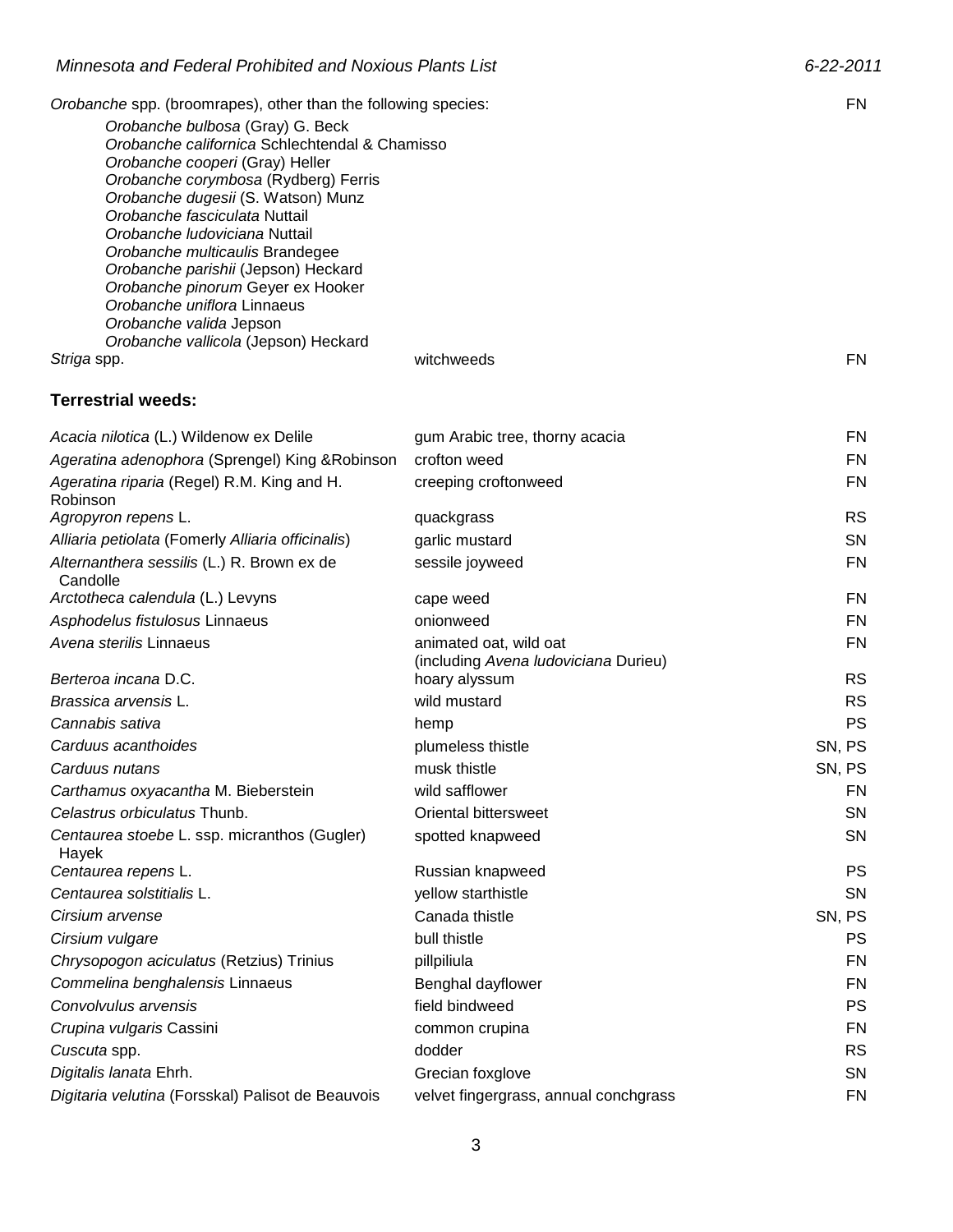| Drymaria arenarioides Humboldt & Bonpland ex<br>Roemer & Schultes | lightning weed                         | FN        |
|-------------------------------------------------------------------|----------------------------------------|-----------|
| <b>Emex australis Steinhell</b>                                   | three-cornered jack                    | FN        |
| Emex spinosa (Linnaeus) Campdera                                  | devil's thorn                          | <b>FN</b> |
| Euphorbia esula                                                   | leafy spurge                           | SN, PS    |
| Euphorbia terracina L.                                            | false caper                            | <b>FN</b> |
| Galega officinalis Linnaeus                                       | goatsrue                               | FN        |
| Heracleum mantegazzianum Sommier & Levier                         | giant hogweed                          | FN        |
| Imperata brasiliensis Trinius                                     | <b>Brazilian satintail</b>             | FN        |
| Inperata cylindrica (Linnaeus) Raeuschel                          | cogongrass                             | FN        |
| Inula britannica L.                                               | British elecampane, British yellowhead | <b>FN</b> |
| Ischaemum rugosum Salisbury                                       | murainograss                           | FN        |
| Lepidium draba L.                                                 | perennial peppergrass                  | <b>PS</b> |
| Leptochloa chinensis (Linnaeus) Nees                              | Asian sprangletop                      | FN        |
| Lycium ferocissimum Miers                                         | African boxthorn                       | FN        |
| Lygodium flexuosum (L.) Sw.                                       | maidenhair creeper                     | <b>FN</b> |
| Lygodium microphyllum (Cav.) R. Br.                               | old world climbing fern                | FN        |
| Lythrum salicaria, virgatum, or any combination                   | purple loosestrife                     | <b>SN</b> |
| Melastoma malabathricum Linnaeus                                  | Malabar melostome                      | FN        |
| Mikania cordata (Burman f.) B. L. Robinson                        | mile-a-minute                          | FN        |
| Mikania micrantha Humboldt, Bonpland, &<br>Kunth                  | bittervine                             | <b>FN</b> |
| Mimosa diplotricha C. Wright                                      | giant sensitive plant                  | FN        |
| Mimosa pigra Linneaus var. pigra                                  | catclaw mimosa                         | FN        |
| Moraea collina Thunberg                                           | apricot Cape-tulip                     | FN        |
| Moraea faccida (Sweet) Steudel                                    | one-leaf Cape-tulip                    | <b>FN</b> |
| Moraea miniata Andrews                                            | two-leaf Cape-tulip                    | <b>FN</b> |
| Moraea ochroleuca (Salisbury) Drapiez                             | red Cape-tulip                         | <b>FN</b> |
| Moraea pallida (Baker) Goldblatt                                  | yellow Cape-tulip                      | <b>FN</b> |
| Nassella trichotoma (Nees) Hackel ex<br>Arechavaleta              | serrated tussock                       | <b>FN</b> |
| Onopordum acaulon L.                                              | stemless thistle                       | FN        |
| Onopordum illyricum L.                                            | Illyrian thistle                       | <b>FN</b> |
| Opuntia aurantiaca Lindley                                        | jointed prickly pear                   | FN        |
| Oryza longistaminata A. Chevalier & Roehrich                      | red rice                               | FN        |
| Oryza punctata Kotschy ex Steudel                                 | red rice                               | FN        |
| Oryza rufipogon Griffith                                          | red rice                               | FN        |
| Paspalum scrobiculatum Linnaeus                                   | Kodo-millet                            | <b>FN</b> |
| Pastinaca sativa L.                                               | wild parsnip                           | <b>SN</b> |
| Pennisetum clandestinum Hochstetter ex<br>Chiovenda               | kikuyugrass                            | FN        |
| Pennisetum macrourum Trinius                                      | African feathergrass                   | FN        |
| Pennisetum pedicellatum Trinius                                   | kyasumagrass                           | FN        |
| Pennisetum polystachion (Linnaeus) Schultes                       | missiongrass, thin napiergrass         | FN        |
| Plantago lanceolata L.                                            | buckhorn plantain                      | <b>RS</b> |
| Prosopis alpataco R. A. Phillippi<br>Prosopis argentina Burkart   |                                        | FN<br>FN  |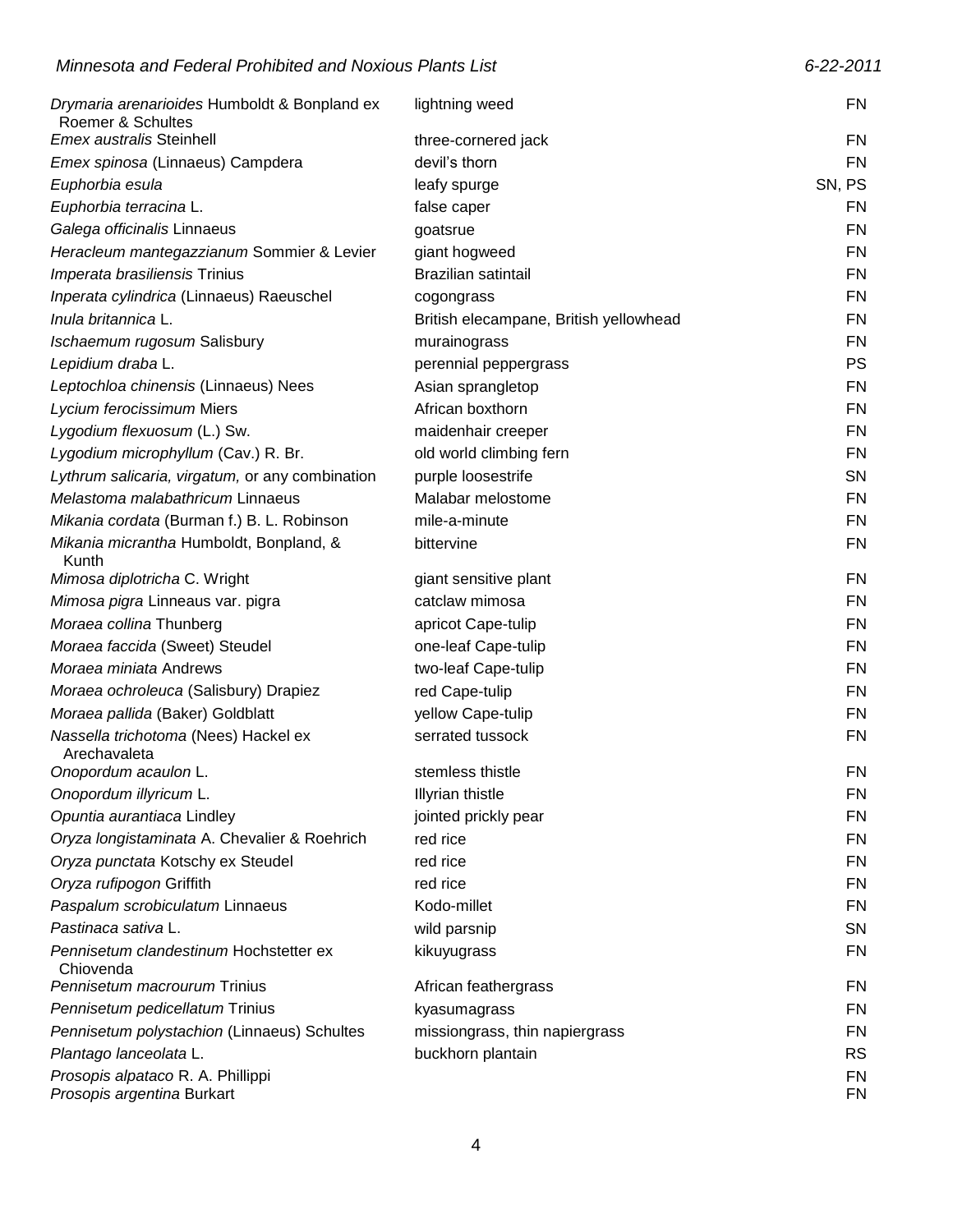| <i>Prosopis articulata S. Watson</i>                                             |                                           | FN                            |
|----------------------------------------------------------------------------------|-------------------------------------------|-------------------------------|
| Prosopis burkartii Munoz                                                         |                                           | <b>FN</b>                     |
| Prosopis caldenia Burkart                                                        |                                           | <b>FN</b>                     |
| Prosopis calingastana Burkart                                                    |                                           | FN                            |
| Prosopis campestris Griseback                                                    |                                           | <b>FN</b>                     |
| Prosopis castellanosii Burkart                                                   |                                           | <b>FN</b>                     |
| Prosopis denudans Bentham                                                        |                                           | <b>FN</b>                     |
| Prosopis elata (Burkart) Burkart                                                 |                                           | <b>FN</b>                     |
| Prosopis farcta (Solander ex Russell) Macbride                                   | Syrian mesquite                           | <b>FN</b>                     |
| Prosopis ferox Griesebach<br>Prosopis fiebrigii Harms                            |                                           | FN<br><b>FN</b>               |
| Prosopis hassleri Harms                                                          |                                           | <b>FN</b>                     |
| Prosopis humillis Gilles ex Hooker & Arnott                                      |                                           | <b>FN</b>                     |
| Prosopis kuntzei Harms                                                           |                                           | FN                            |
| Prosopis pallida (Humb. & Bonpl. Ex Willd.) Kunth                                |                                           | <b>FN</b>                     |
| Prosopis palmeri S. Watson                                                       |                                           | FN                            |
| Prosopis reptans Bentham var. reptans                                            |                                           | <b>FN</b>                     |
| Prosopis rojasiana Burkart                                                       |                                           | FN                            |
| Prosopis ruizlealii Burkart                                                      |                                           | <b>FN</b>                     |
| Prosopis ruscifolia Grisebach                                                    |                                           | <b>FN</b>                     |
| Prosopis sericantha Gillies ex Hooker & Arnott                                   |                                           | <b>FN</b>                     |
| Prosopis strombulifera (Lamarck) Bentham                                         |                                           | FN                            |
| Prosopis torquata (Cavanilles ex Lagasca y                                       |                                           | <b>FN</b>                     |
| Segura) de Candolle<br>Raphanus raphanistrum                                     | wild radish                               | <b>RS</b>                     |
| Rhamnus cathartica                                                               | common or European buckthorn              | <b>RN</b>                     |
|                                                                                  |                                           | <b>RN</b>                     |
| Rhamnus frangula (columnaris, tallcole,<br>asplenifolia and all other cultivars) | glossy buckthorn, including all cultivars |                               |
| Rottboellia cochinchinensis (Lour.) W. Clayton                                   | itchgrass                                 | FN                            |
| Rubus fruticosus Linnaeus (complex)                                              | wild blackberry                           | FN                            |
| Rubus moluccanus Linnaeus                                                        |                                           | <b>FN</b>                     |
|                                                                                  | wild raspberry                            |                               |
| Saccharum spontaneum Linnaeus                                                    | wild sugarcane                            | <b>FN</b>                     |
| Salsola vermiculata Linnaeus                                                     | wormleaf salsola                          | FN                            |
| Senecio inaequidens DC                                                           | South African ragwort                     | <b>FN</b>                     |
| Senecio madagascariensis Poir                                                    | Madagascar ragwort                        | <b>FN</b>                     |
| Setaria faberii                                                                  | giant foxtail                             | <b>RS</b>                     |
| Setaria pumila (Poir.) Roem. & Schult. subsp.                                    | cattail grass                             | <b>FN</b>                     |
| pallidefusca (Schumach.) B.K. Simon                                              |                                           |                               |
| Solanum carolinense L.                                                           | horse nettle                              | <b>RS</b>                     |
| Solanum ptycanthum Dun                                                           | Eastern black nightshade                  | <b>RS</b>                     |
| Solanum torvum Swartz                                                            | turkeyberry                               | FN                            |
| Solanum viarum Dunal                                                             | tropical soda apple                       | <b>FN</b>                     |
| Sonchus arvensis                                                                 | perennial sowthistle                      | <b>PS</b>                     |
| Spermacoce alata Aublet                                                          | winged false buttonweed                   | FN                            |
| Tanacetum vulgare                                                                | tansy                                     | SN                            |
| Thlaspi arvense L.                                                               | Frenchweed                                | <b>RS</b>                     |
|                                                                                  |                                           |                               |
| Toxicodendron radicans*                                                          | poison ivy (formerly Rhus radicans)       | $SN$ – specially<br>regulated |
| Tridex procumbens Linnaeus                                                       | coat buttons                              | FN.                           |
| Urochloa panicoides Beauvois                                                     | liverseed grass                           | FN                            |
|                                                                                  |                                           |                               |

**\*Native species to Minnesota**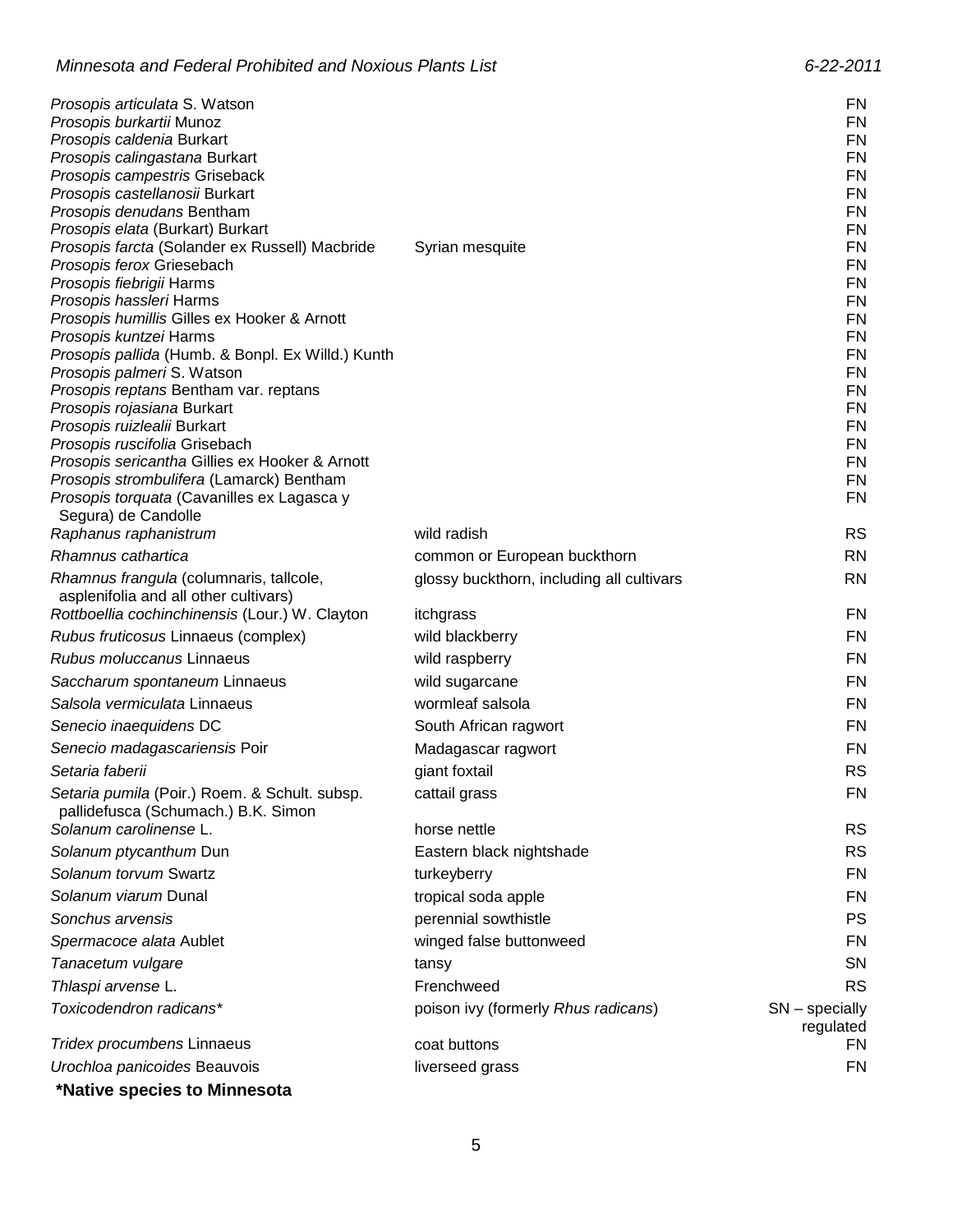### **FEDERAL NOXIOUS WEED LIST (FN)**

Federal noxious weeds are listed in the Code of Federal Regulations, title 7, section 360.200. According to the Federal Noxious Weed Act, Title 7, Chapter 61, section 2803, federal noxious weeds may not be imported into or through the United States, unless in accordance with conditions allowed by the USDA-APHIS. The sale, purchase, exchange, or receipt of federal noxious weeds is illegal. For more information contact: Kevin Conners, USDA, Animal and Plant Health Inspection Service (APHIS), at 612-725-1722 or [kevin.j.connors@usda.gov.](mailto:kevin.j.connors@usda.gov)

### **STATE PROHIBITED NOXIOUS WEEDS (SN)**

These species are designated in M.R. 1505.0730 by the Commissioner of Agriculture. The terrestrial and parasitic weeds listed in Code of Federal Regulations, title 7, section 360.200 are also prohibited noxious weeds. The prohibited noxious weeds are designated because they are injurious to public health, the environment, public roads, crops, livestock, and other property. Prohibited noxious weeds must be controlled or eradicated as required in Minnesota Statutes, section 18.78. See website for description of categories including prohibited noxious weed: eradicate list, prohibited noxious weed: control list, and specially regulated plant: [http://www.mda.state.mn.us/plants/badplants/noxiouslist.aspx.](http://www.mda.state.mn.us/plants/badplants/noxiouslist.aspx) For more information contact: Anthony Cortilet, Minnesota Department of Agriculture, at 651-201-6538 or [Anthony.Cortilet@state.mn.us,](mailto:Anthony.Cortilet@state.mn.us) *\*\*Note that Minnesota counties may also list species as noxious weeds within their county.* See MDA noxious weed website for most current lists [http://www.mda.state.mn.us/plants/badplants/noxiouslist.aspx.](http://www.mda.state.mn.us/plants/badplants/noxiouslist.aspx)

### **RESTRICTED NOXIOUS WEEDS (RN)**

Species are designated restricted noxious weeds to prevent their spread by prohibiting the importation, sale, and transportation of their propagating parts in the state except as allowed by Minnesota Statutes, Section 18.82. For more information contact: Anthony Cortilet, Minnesota Department of Agriculture, at 651-201-6538 or [Anthony.Cortilet@state.mn.us,](mailto:Anthony.Cortilet@state.mn.us) [http://www.mda.state.mn.us/plants/badplants/noxiouslist.aspx.](http://www.mda.state.mn.us/plants/badplants/noxiouslist.aspx)

### **PROHIBITED INVASIVE SPECIES (PI)**

These species and any hybrids, cultivars, or varieties of the species are designated by the Department of Natural Resources in M.R. 6126.0250 as prohibited exotic species. It is illegal to possess, import, purchase, sell, propagate, transport, or introduce prohibited exotic species, except as allowed by statute. The statutes and rules that apply to these species are M.R. 84D05, 84D.08, 84D.10, 84D.11, 84D.13, M.R. 6216.0265, and M.R. 6216.0280. For more information contact: Jay Rendall, Minnesota Department of Natural Resources at 651-297-1464 or [Jay.Rendall@state.mn.us,](mailto:Jay.Rendall@state.mn.us) [http://www.dnr.state.mn.us/eco/invasives/laws.html.](http://www.dnr.state.mn.us/eco/invasives/laws.html)

### **PROHIBITED WEED SEEDS (PS)**

*Prohibited weed seeds* are prohibited from being present in agricultural, vegetable, flower, tree, and shrub seeds sold in Minnesota in accordance with Minnesota Statutes, section 21.86, subdivision 1, paragraph (d). The plants listed in M.R. 1510.0271 are prohibited weed seeds. For more information contact: Steve Malone, Minnesota Department of Agriculture, at 651-201-6531or [Stephen.Malone@state.mn.us.](mailto:Stephen.Malone@state.mn.us)

### **RESTRICTED WEED SEEDS (RS)**

Minnesota's *restricted weed seeds* are those weed seeds which, if present in agricultural, vegetable, flower, tree, and shrub seed, must be named on the label together with the number per ounce or pound of seed specified and which may not exceed the legal limit. They are seeds of weeds which are objectionable in fields, lawns, and gardens of this state and which can be controlled by good cultural practice and use of herbicides. Restricted weed seeds are listed in M.R. 1510,0320. For more information contact: Steve Malone, Minnesota Department of Agriculture, at 651-201-6531 or [Stephen.Malone@state.mn.us.](mailto:Stephen.Malone@state.mn.us)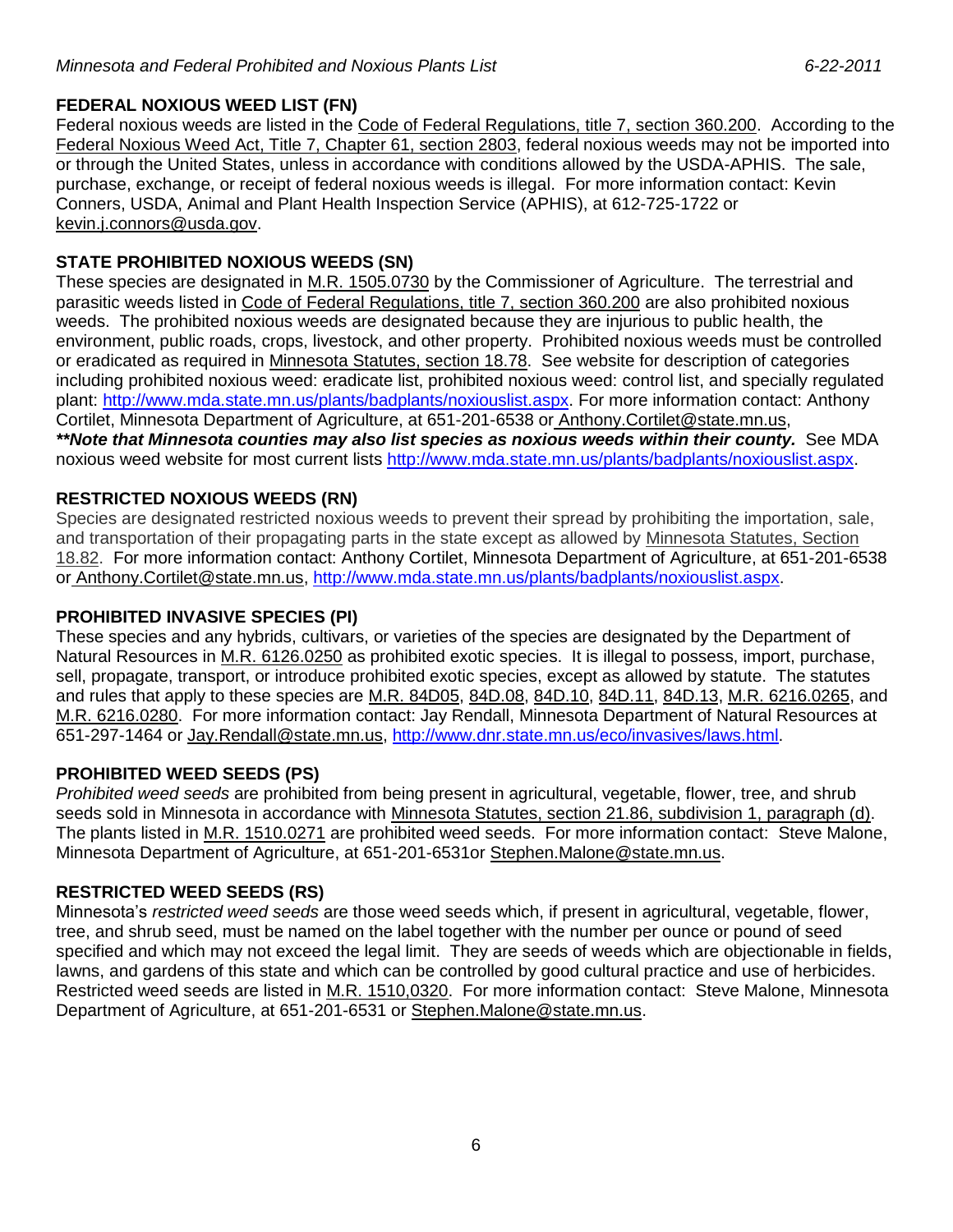## **Minnesota and Federal Prohibited and Noxious Plants by Common Name**

(compiled by the Minnesota DNR's Invasive Species Program 6-22-2011)

#### **Key: FN – Federal noxious weed (USDA-Animal Plant Health Inspection Service) SN – State noxious weed (Minnesota Department of Agriculture) RN – Restricted noxious weed (Minnesota Department of Agriculture) PI – Prohibited exotic species (Minnesota Department of Natural Resources) PS – State prohibited weed seed (Minnesota Department of Agriculture) RS – State restricted weed seed (Minnesota Department of Agriculture) (See explanations of these classifications below the lists of species)**

### **Common Name Scientific Names Classification Aquatic Plants:** African oxygen weed *Lagarosiphon major* (Ridley) Moss ex Wagner FN, PI ambulia *Limnophila sessiliflora* (Vahl) Blume) FN anchored or rooted water hyacinth *Eichornia azurea* (Swartz) Kunth FN aquarium watermoss, giant salvinia *Salvinia molesta* D.S. Mitchell FN arrowhead *Sagittaria sagittifolia* Linnaeus FN arrowleaf false pickerelweed *Monochoria hastata* (Linnaeus) Solms-Laubach FN Australian stonecrop *Crassula helmsii* (Kirk) Cockayne PI brittle naiad *Najas minor* All. PI broadleaf paper bark tree *Melaleuca quenquinervia* (Cav.) Blake FN curly-leaf pondweed *Potamogeton crispus* Linnaeus PI European frog-bit *Hydrocharis morsus-ranae* L. PI Eurasian water milfoil *Myriophyllum spicatum* Linnaeus PI exotic bur-reed *Sparganium erectum* Linnaeus FN ducklettuce *Ottelia alismoides* (L.) Pers. FN flowering rush *Butomus umbellatus* Linneaus PE giant salvinia *Salvinia auriculata* Aublet FN giant salvinia *Salvinia biloba* Raddi FN giant salvinia *Salvinia herzogii* de la Sota FN heart-shaped false pickerelweed *Monochoria vaginalis* (Burman f.) C. Presl FN hydrilla **FRICHT CONTACT CONTACT CONTACT HYDRIGHT HYDRIGHT HYDRIGHT HYDRIGHT HYDRIGHT FN, PI** Indian swampweed, Miramar weed *Hygrophila polysperma* (Roxburgh) T. Anders FN Mediterranean strain (killer algae) *Caulerpa taxifolia* (Vahl) C. Agardh FN mosquito fern, water velvet *Azolla pinnata* R. Brown FN purple loosestrife *Lythrum salicaria, Lythrum virgatum,* or any variety, hybrid, or cultivar thereof) Linneaus PI, SN water aloe or water soldiers *Stratioles aloides* Linneaus PI water chestnut *Trapa natans* Linneaus PI water-spinach, swamp morning-glory *Ipomoea aquatica* Forsskal **Interpreteration and FIN** FN wetland nightshade *Solanum tampicense* Dunal FN

7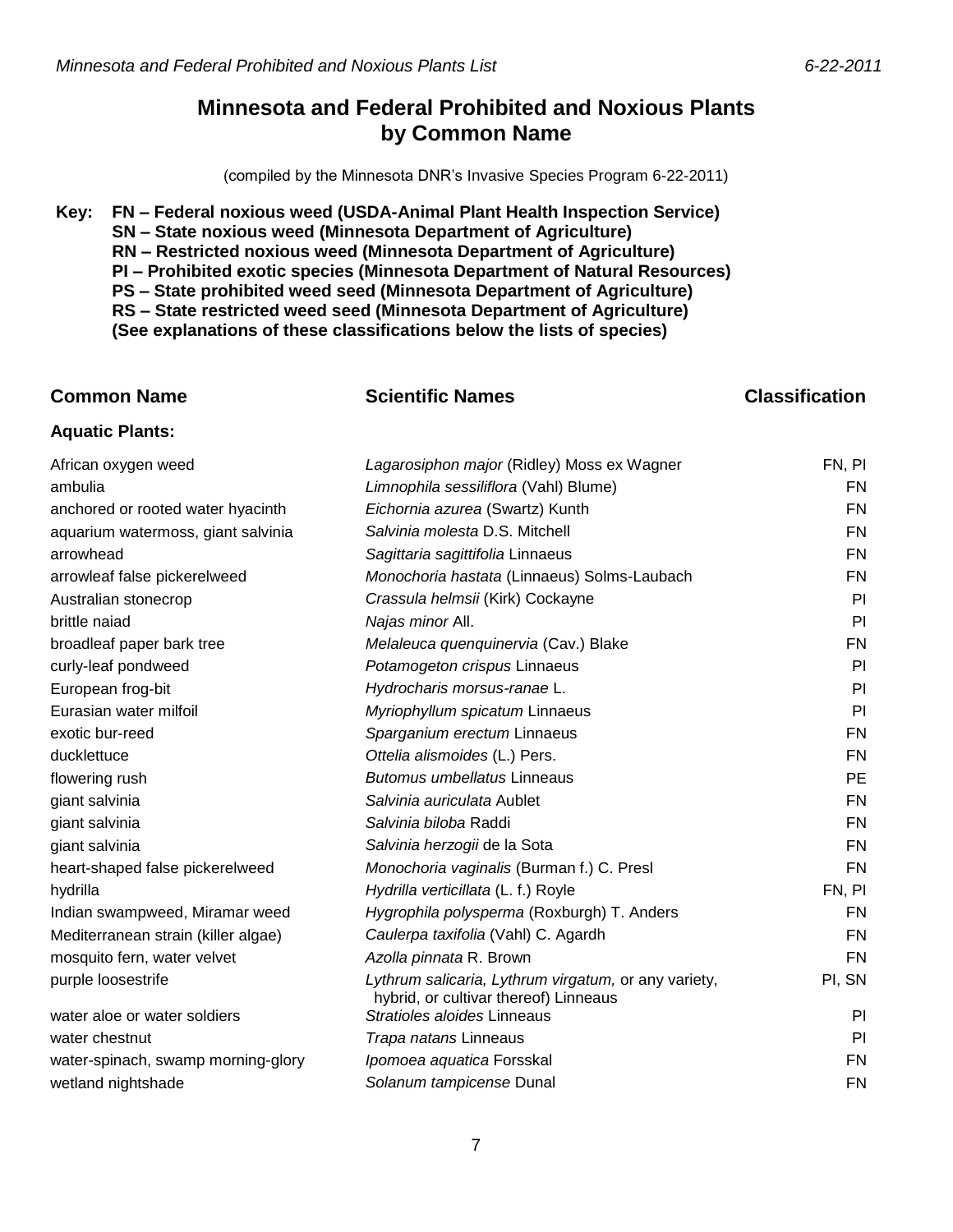## **Parasitic weeds:**

|      |                                                       | <b>FN</b> |
|------|-------------------------------------------------------|-----------|
| None | Aeginetia spp.                                        |           |
| None | Alectra spp.                                          | FN.       |
| None | Cuscuta spp. (dodders), other than following species: | FN        |
|      | Cuscuta americana Linneaus                            |           |
|      | Cuscuta applanata Engelmann                           |           |
|      | Cuscuta approximata Babington                         |           |
|      | Cuscuta attenuata Waterfall                           |           |
|      | Cuscuta boldinghii Urban                              |           |
|      | Cuscuta brachycalyx (Yuncker) Yuncker                 |           |
|      | Cuscuta californica Hooker & Arnott                   |           |
|      | Cuscuta campestris Yuncker                            |           |
|      | Cuscuta cassytoides Nees ex Engelmann                 |           |
|      | Cuscuta ceanothii Behr                                |           |
|      | Cuscuta cephalanthii Engelmann                        |           |
|      | Cuscuta compacta Jussieu                              |           |
|      | Cuscuta corylii Engelmann                             |           |
|      | Cuscuta cuspidata Engelmann                           |           |
|      | Cuscuta decipiens Yuncker                             |           |
|      | Cuscuta dentatasquamata Yuncker                       |           |
|      | Cuscuta denticulata Engelmann                         |           |
|      | Cuscuta epilinum Weihe                                |           |
|      | Cuscuta epithymum (Linneaus) Linnaeus                 |           |
|      | Cuscuta erosa Yuncker                                 |           |
|      | Cuscuta europaea Linnaeus                             |           |
|      | Cuscuta exaltata Engelmann                            |           |
|      | Cuscuta fasciculata Yuncker                           |           |
|      | Cuscuta glabrior (Engelmann) Yuncker                  |           |
|      | Cuscuta globulosa Bentham                             |           |
|      | Cuscuta glomerata Choisy                              |           |
|      | Cuscuta gronovil Willdenow                            |           |
|      | Cuscuta harperi Small                                 |           |
|      | Cuscuta howelliana Rubtzoff                           |           |
|      | Cuscuta indecora Choisy                               |           |
|      | Cuscuta leptantha Engelmann                           |           |
|      | Cuscuta mitriiformis Engelmann                        |           |
|      | Cuscuta obtusiflora Humboldt, Bonpland, & Kunth       |           |
|      | Cuscuta odontolepis Engelmann                         |           |
|      | Cuscuta pentagona Engelmann                           |           |
|      | Cuscuta planiflora Tenore                             |           |
|      | Cuscuta plattensis A. Nelson                          |           |
|      | Cuscuta polygonorum Engelmann                         |           |
|      | Cuscuta rostrata Shuttleworth ex Engelmann            |           |
|      | Cuscuta runyonii Yuncker                              |           |
|      | Cuscuta salina Engelmann                              |           |
|      | Cuscuta sandwichiana Choisy                           |           |
|      | Cuscuta squamata Engelmann                            |           |
|      | Cuscuta suaveolens Seringe                            |           |
|      | Cuscuta suksdorfii Yuncker                            |           |
|      | Cuscuta tuberculata Brandegee                         |           |
|      | Cuscuta umbellata Humboldt, Bonpland, & Kunth         |           |
|      | Cuscuta umbrosa Beyrich ex Hooker                     |           |
|      | Cuscuta veatchii Brandegee<br>Cuscuta warneri Yuncker |           |
|      |                                                       |           |
|      |                                                       |           |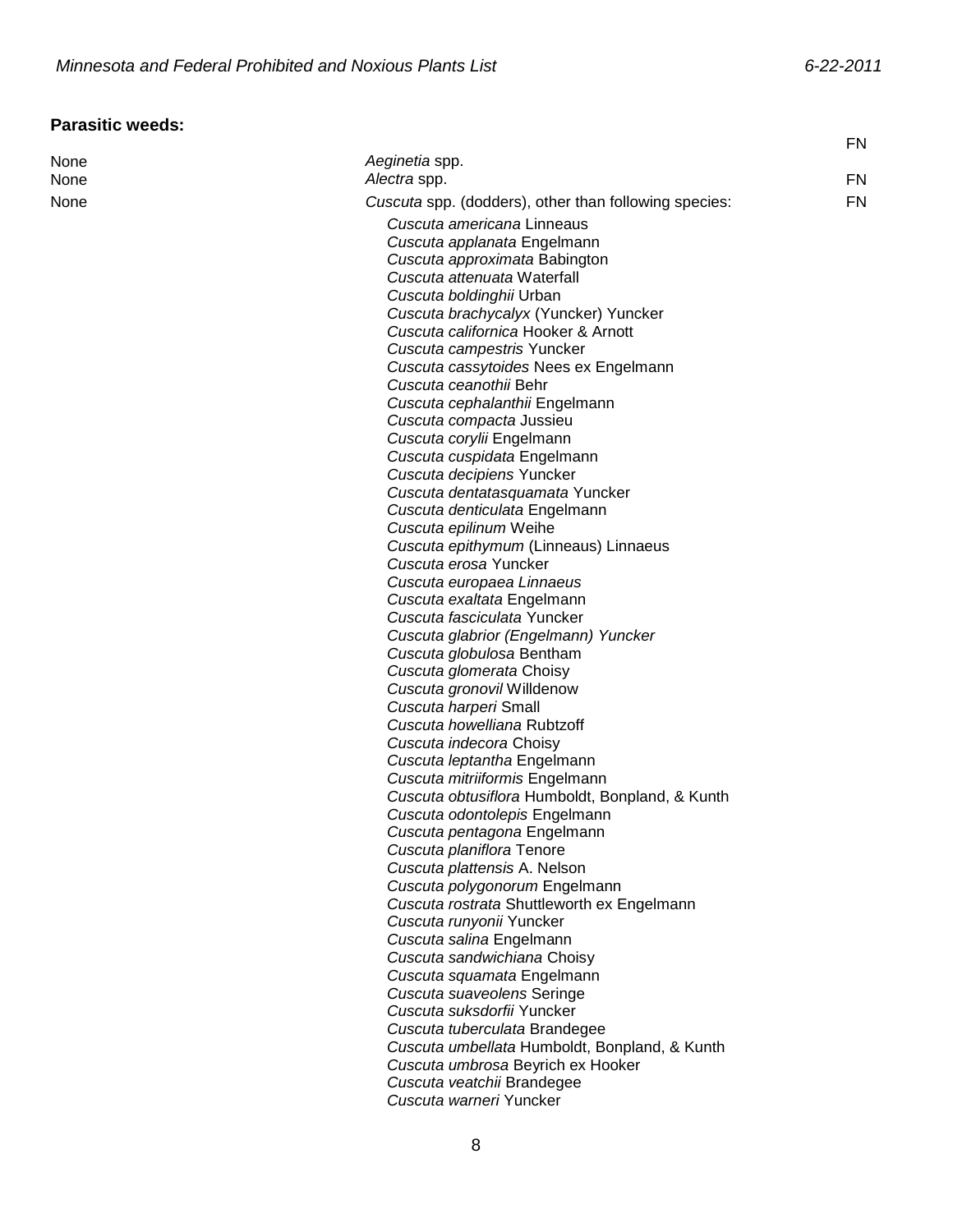| <b>Broomrapes</b>                      | Orobanche spp. other than the following species:<br>Orobanche bulbosa (Gray) G. Beck       | FN              |
|----------------------------------------|--------------------------------------------------------------------------------------------|-----------------|
|                                        | Orobanche californica Schechtendal & Chamisso                                              |                 |
|                                        | Orobanche cooperi (Gray) Heller                                                            |                 |
|                                        | Orobanche corymbosa (Rydberg) Ferris                                                       |                 |
|                                        | Orobanche dugesii (S. Watson) Munz                                                         |                 |
|                                        | Orobanche fasciculata Nuttall                                                              |                 |
|                                        | Orobanche Iudoviciana Nuttall                                                              |                 |
|                                        | Orobanche multicaulis Brandegee                                                            |                 |
|                                        | Orobanche parishii (Jepson) Heckard<br>Orobanche pinorum Geyer ex Heckard                  |                 |
|                                        | Orobanche uniflora Linneaus                                                                |                 |
|                                        | Orobanche valida Jepson                                                                    |                 |
|                                        | Orobanche vallicola (Jepson) Heckard                                                       |                 |
| Witchweeds                             | Striga spp.                                                                                | <b>FN</b>       |
| <b>Terrestrial weeds:</b>              |                                                                                            |                 |
|                                        | Prosopis alpataco R. A. Phillippi                                                          | FN              |
|                                        | Prosopis articulata S. Watson                                                              | FN              |
|                                        | Prosopis burkartii Munoz                                                                   | FN              |
|                                        | Prosopis caldenia Burkart                                                                  | FN              |
|                                        | Prosopis calingastana Burkart<br>Prosopis campestris Griseback                             | FN<br>FN        |
|                                        | Prosopis castellanosii Burkart                                                             | <b>FN</b>       |
|                                        | Prosopis denudans Bentham                                                                  | FN              |
|                                        | Prosopis elata (Burkart) Burkart                                                           | FN              |
|                                        | Prosopis ferox Grisebach                                                                   | FN              |
|                                        | Prosopis fiebrigii Harms                                                                   | FN              |
|                                        | Prosopis hassleri Harms                                                                    | FN              |
|                                        | Prosopis humillis Gillies ex Hooker & Arnott<br>Prosopis kuntzei Harms                     | FN<br>FN        |
|                                        | Prosopis pallida (Humboldt & Bonpland ex                                                   | FN              |
|                                        | Willdenow) Humboldt, Bonpland & Kunth                                                      |                 |
|                                        | Prosopis palmeri S. Watson                                                                 | FN              |
|                                        | Prosopis reptans Bentham var. reptans                                                      | FN              |
|                                        | Prosopis rojasiana Burkart                                                                 | FN              |
|                                        | Prosopis ruizlealii Burkart                                                                | <b>FN</b>       |
|                                        | Prosopis ruscifolia Grisebach                                                              | FN<br><b>FN</b> |
|                                        | Prosopis sericantha Gillies ex Hooker & Arnott<br>Prosopis strombulifera (Lamarck) Bentham | FN              |
|                                        | Prosopis torquata                                                                          | FN              |
|                                        | (Cavanilles ex Lagasca y Segura) de Candolle                                               |                 |
| African feathergrass                   | Pennisetum macrourum Trinius                                                               | <b>FN</b>       |
| African boxthorn                       | Lycium ferocissimum Miers                                                                  | FN              |
| animated oat, wild oat                 | Avena sterilis Linnaeus<br>(including Avena ludoviciana Durieu)                            | FN              |
| Asian sprangletop                      | Leptochloa chinensis (Linnaeus) Nees                                                       | FN              |
| Benghal dayflower                      | Commelina benghalensis Linnaeus                                                            | FN              |
| bittervine                             | Mikania micrantha Humboldt, Bonpland, &<br>Kunth                                           | <b>FN</b>       |
| Brazilian satintail                    | Imperata brasiliensis Trinius                                                              | FN              |
| British elecampane, British yellowhead | Inula britannica L.                                                                        | FN              |
| buckhorn plantain                      | Plantago lanceolata L.                                                                     | <b>RS</b>       |
| bull thistle                           | Cirsium vulgare L.                                                                         | <b>PS</b>       |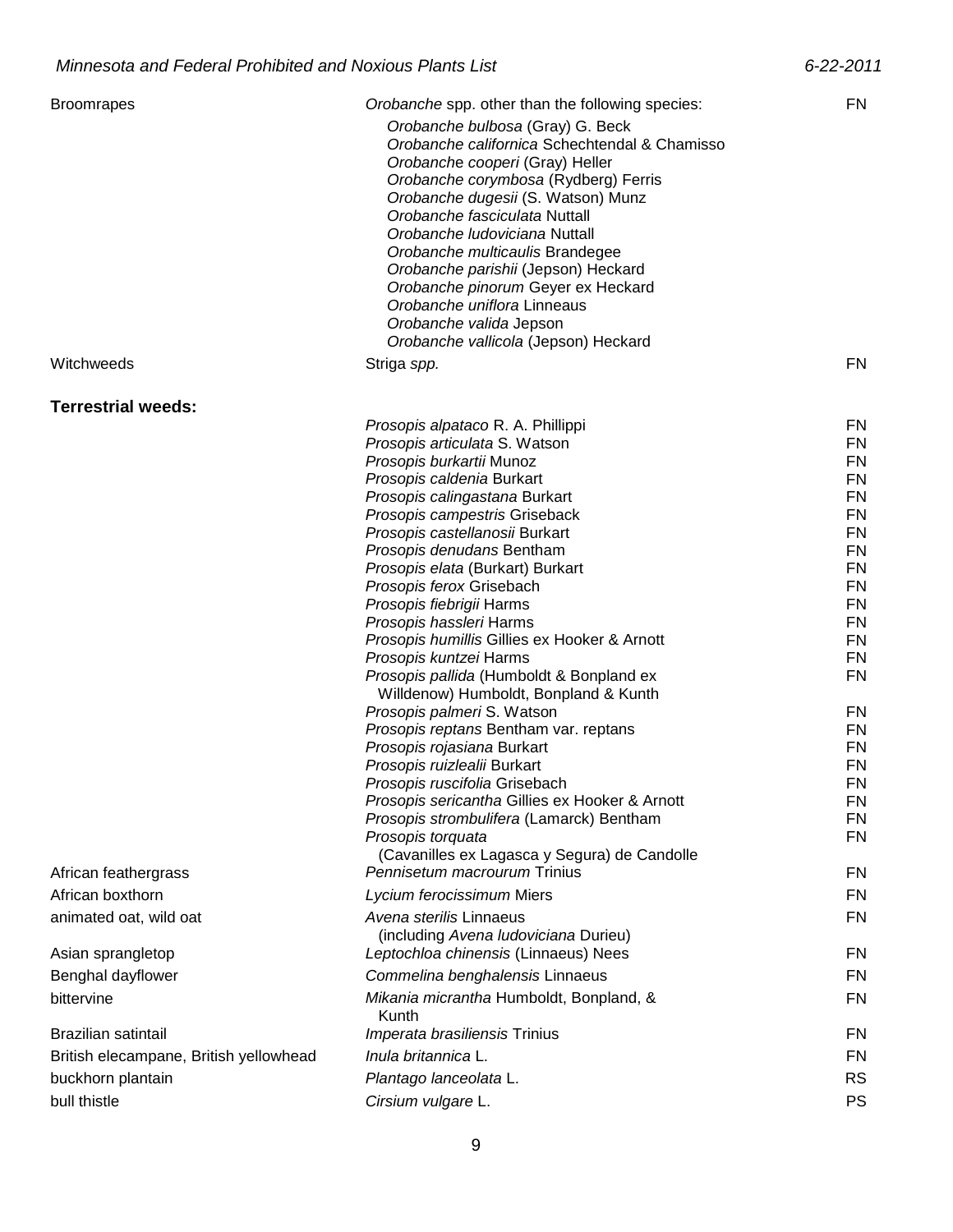### *Minnesota and Federal Prohibited and Noxious Plants List 6-22-2011*

| Canada thistle                            | Cirsium arvense Scop.                                             | SN, PS    |
|-------------------------------------------|-------------------------------------------------------------------|-----------|
| Cape-tulip, apricot                       | Moraea collina Thunberg                                           | <b>FN</b> |
| Cape-tulip, one-leaf                      | Moraea faccida (Sweet) Steudel                                    | <b>FN</b> |
| Cape-tulip red                            | Moraea ochroleuca (Salisbury) Drapiez                             | FN        |
| Cape-tulip, two-leaf                      | Moraea miniata Andrews                                            | FN        |
| Cape-tulip, yellow                        | Moraea pallida (Baker) Goldblatt                                  | FN        |
| Cape weed                                 | Arctotheca calendula (L.) Levyns                                  | FN        |
| catclaw mimosa                            | Mimosa pigra Linneaus var. pigra                                  | FN        |
| cattail grass                             | Setaria pumila (Poir.) Roem. & Schult. subsp.                     | <b>FN</b> |
|                                           | pallidefusca (Schumach.) B.K. Simon                               |           |
| coat buttons                              | Tridax procumbens Linnaeus                                        | FN        |
| cogongrass                                | Imperata cylindrica (Linneaus) Raeuschel                          | <b>FN</b> |
| common crupina                            | Crupina vulgarisi Cassini                                         | FN        |
| common or European buckthorn              | Rhamnus cathartica                                                | <b>RN</b> |
| creeping crofton weed                     | Ageratina riparia (Regel) R.M. King and H. Robinson               | FN        |
| crofton weed                              | Ageratina adenophroa (Sprengel) King & Robinson                   | FN        |
| devil's thorn                             | Emex spinosa (Linneaus) Campdera                                  | <b>FN</b> |
| dodder                                    | Cuscuta spp.                                                      | <b>RS</b> |
| Eastern black nightshade                  | Solanum plycanthum Dun                                            | <b>RS</b> |
| false caper                               | Euphorbia terracina L.                                            | FN        |
| field bindweed                            | Convolvulus arvensis L.                                           | <b>PS</b> |
| Frenchweed                                | Thlaspi arvense L.                                                | <b>RS</b> |
| garlic mustard                            | Alliaria petiolata (Formerly Alliaria officinalis)                | SN        |
| giant foxtail                             | Setaria faberii                                                   | <b>RS</b> |
| giant sensitive plant                     | Mimosa diplotricha C. Wright                                      | FN        |
| giant hogweed                             | Heracleum mantegazzianum Sommier & Levier                         | FN        |
| glossy buckthorn, including all cultivars | Rhamnus frangula columnaris, tallcole, asplenifolia               | <b>RN</b> |
|                                           | and all cultivars                                                 |           |
| goatsrue                                  | Galega officinialis Linneaus                                      | FN        |
| Grecian foxglove                          | Digitalis lanata Ehrh.                                            | <b>SP</b> |
| gum Arabic tree, thorny acacia            | Acacia nilotica (L.) Wildenow ex Delile                           | <b>FN</b> |
| hemp                                      | Cannabis sativa L.                                                | PS        |
| hoary alyssum                             | Berteroa incana D.C.                                              | <b>RS</b> |
| horse nettle                              | Solanum carolinense L.                                            | <b>RS</b> |
| Illyrian thistle                          | Onopordum illyricum L.                                            | FN        |
| itchgrass                                 | Rottboellia cochinchinensis (Lour.) W. Clayton                    | FN        |
| jointed prickly pear                      | Opuntia aurantiaca Lindley                                        | <b>FN</b> |
| kikuyugrass                               | Pennisetum clandestinum Hochsletter ex Chiovenda                  | FN        |
| kodo-millet                               | Paspalum scrobiculatum Linneaus                                   | FN        |
| kyasumagrass                              | Pennisetum pedicellatum Trinius                                   | FN        |
| leafy spurge                              | Euphorbia esula L.                                                | SN, PS    |
| lightning weed                            | Drymaria arenariodes Humboldt & Bonpland<br>Ex Roerner & Schultes | <b>FN</b> |
| liverseed grass                           | Urochloa panicoides Linnaeus                                      | FN        |
| Madagascar ragwort                        | Senecio madagascariensis Poir                                     | FN        |
| Malabar melostome                         | Melastoma malabathricum Linnaeaus                                 | <b>FN</b> |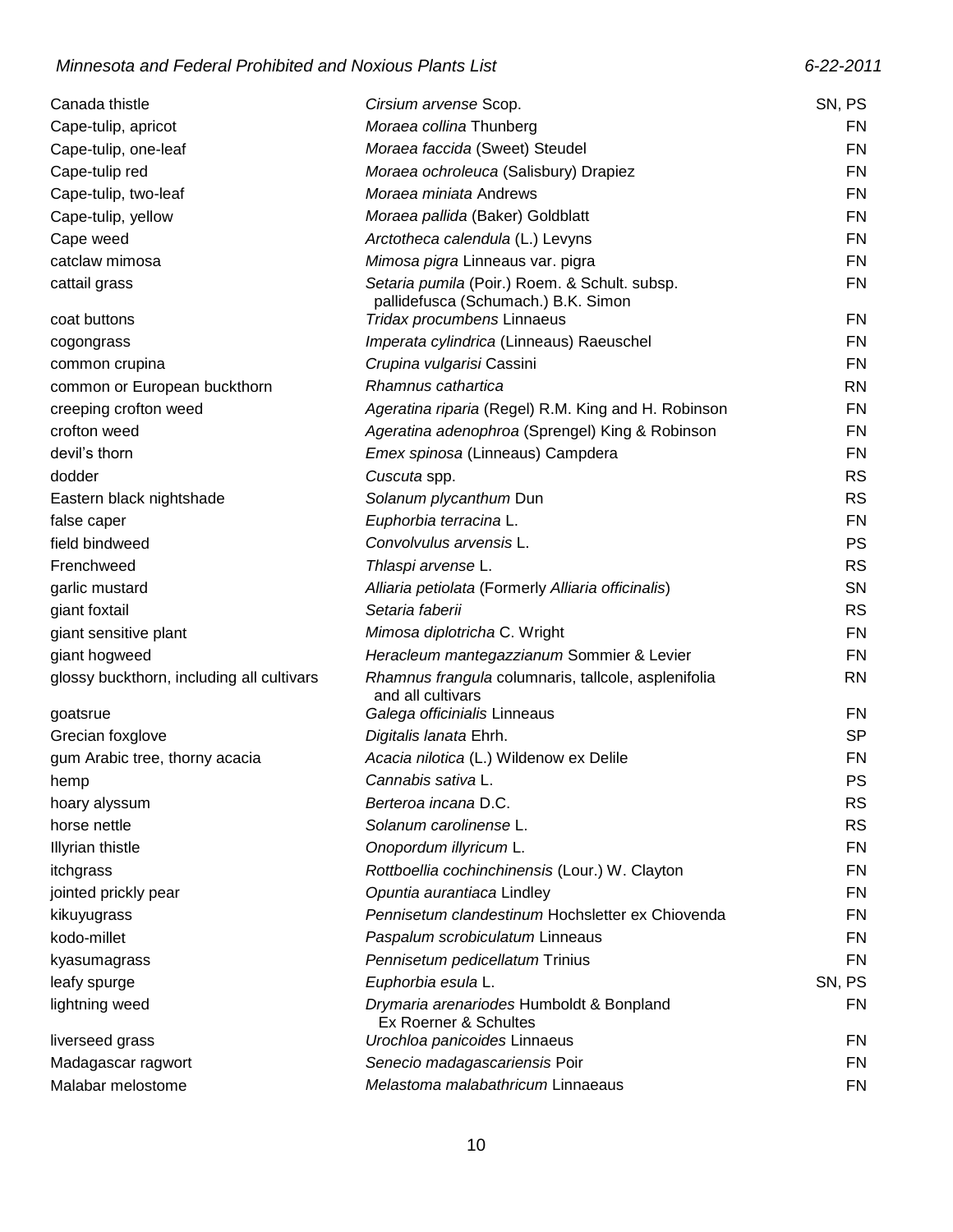### *Minnesota and Federal Prohibited and Noxious Plants List 6-22-2011*

| maidenhair creeper                    | Lygodium flexuosum (L.) Sw.                         | <b>FN</b>                     |
|---------------------------------------|-----------------------------------------------------|-------------------------------|
| mile-a-minute                         | Mikania cordata (Burman f.) B. L. Robinson          | FN                            |
| missiongrass, thin napiergrass        | Pennisetum polystachion (Linnaeus) Schultes         | <b>FN</b>                     |
| murainograss                          | Ischaemum rugosum Salisbury                         | <b>FN</b>                     |
| musk thistle                          | Carduus nutans L.                                   | SN, PS                        |
| old world climbing fern               | Lygodium microphyllum (Cav.) R. Br.                 | FN                            |
| onionweed                             | Asphodelus fistulosus Linnaeus                      | FN                            |
| Oriental bittersweet                  | Celastrus orbiculatus Thunb.                        | <b>SN</b>                     |
| perennial sowthistle                  | Sonchus arvensis L.                                 | <b>PS</b>                     |
| perennial peppergrass                 | Lepidium draba L.                                   | <b>PS</b>                     |
| pilipiliula                           | Chrysopogon aciculatus (Retzius) Trinius            | FN                            |
| plumeless thistle                     | Carduus acanthoides L.                              | SN, PS                        |
| poison ivy*                           | Toxicodendron radicans* (formerly Rhus radicans)    | $SN$ – specially<br>regulated |
| purple loosestrife                    | Lythrum salicaria, virgatum, or any combination     | <b>SN</b>                     |
| quackgrass                            | Agropyron repens L.                                 | <b>RS</b>                     |
| red rice                              | Oryza punctata Kotschy ex Steudel                   | FN                            |
| red rice                              | Oryza longistaminata A. Chevalier & Roehrich        | FN                            |
| red rice                              | Oryza rufipogon Griffith                            | FN                            |
| Russian knapweed                      | Centaurea repens L.                                 | <b>PS</b>                     |
| serrated tussock                      | Nassella trichotoma (Nees) Hackel ex Arechavaleta   | FN                            |
| sessile joyweed                       | Alternanthera sessilis (L.) R. Brown ex de Candolle | <b>FN</b>                     |
| South African ragwort                 | Senecio inaequidens DC                              | FN                            |
| spotted knapweed                      | Centaurea stoebe L. ssp. micranthos (Gugler) Hayek  | <b>SN</b>                     |
| stemless thistle                      | Onopordum acaulon L.                                | FN                            |
| Syrian mesquite                       | Prosopis farcta (Solander ex Russell) Macbride      | FN                            |
| tansy                                 | Tanacetum vulgare                                   | <b>SN</b>                     |
| three-cornered jack                   | Emex australis Steinhell                            | <b>FN</b>                     |
| tropical soda apple                   | Solarum viarum Dunal                                | FN                            |
| turkeyberry                           | Solanum torvum Swartz                               | FN                            |
| velvet fingergrass, annual conchgrass | Digitaria velutina (Forsskal) Palisot de Beauvois   | FN                            |
| wild blackberry                       | Rubus fruticosus Linnaeus (complex)                 | FN                            |
| wild mustard                          | Brassica kaber L.                                   | <b>RS</b>                     |
| wild parsnip                          | Pastinaca sativa L.                                 | <b>SN</b>                     |
| wild radish                           | Raphanus raphanistrum                               | <b>RS</b>                     |
| wild raspberry                        | Rubus moluccanus Linnaeaus                          | <b>FN</b>                     |
| wild safflower                        | Carthamus oxyacantha M. Bieberstein                 | FN                            |
| wild sugarcane                        | Saccharum spontaneum Linnaeus                       | <b>FN</b>                     |
| winged false buttonweed               | Spermacoce alata Aublet                             | FN                            |
| wormleaf salsola                      | Salsola vermiculata Linnaeus                        | <b>FN</b>                     |
| yellow starthistle                    | Centaurea solstitialis L.                           | <b>SN</b>                     |
|                                       |                                                     |                               |

**\*Native species to Minnesota**